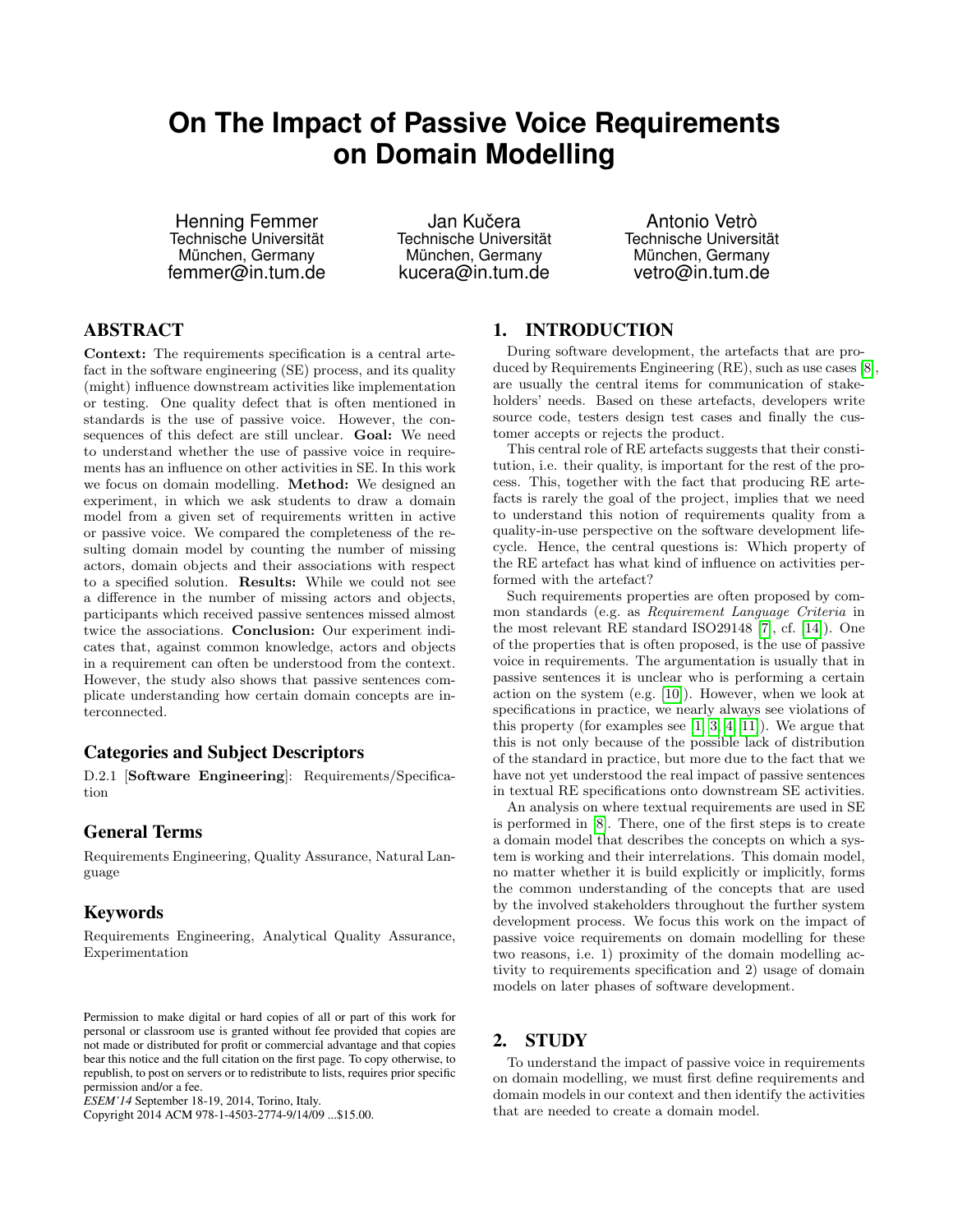# 2.1 Object of study: Requirements

In the following, we understand a *requirement* as a single, textual sentence expressing a stakeholder's need. This is a common format used in many domains and mirrored in common requirements formats such as  $ReqIF<sup>1</sup>$  $ReqIF<sup>1</sup>$  $ReqIF<sup>1</sup>$  and tools such as  $DOORS<sup>2</sup>$  $DOORS<sup>2</sup>$  $DOORS<sup>2</sup>$ . One example of a passive voice is from [\[4\]](#page-3-6):

Example 2.1. Dependent on which turn signal is set, the arrow showing in the same direction lights up blinking, as long as the turn signal is set.

A version of this example in active voice would be:

Example 2.2. The system shall light up blinking of the arrow showing in the same direction, dependent on which turn the driver sets the turn signal.

### 2.2 Object of study: Domain model

As a domain model we understand a set of domain concepts plus relations between these concepts. A domain model for this requirement is the one represented in Figure [1.](#page-1-2)



<span id="page-1-2"></span>Figure 1: Domain model for the example

### 2.3 Activites for domain modelling

In order to evaluate the domain models that experiment participants produce, we have to detail how the domain modeling is performed. For this, we took the Unified Process (UP) [\[8\]](#page-3-0) as a reference to find the detailed subactivities that are part of domain modelling. The advantage of using the UP is that this process provides a comprehensive list of artefacts and corresponding activities: however, most of these activities are not specific to the UP, as they are performed in many forms of processes – either explicitly or implicitly.

Accordingly, we identified the following three subactivities where the usage of passive sentences in requirement specifications could potentially have an impact:

- 1. Find Actors
- 2. Identify Domain Objects
- 3. Identify Associations and Aggregations

For the third subactivity, we focused only on associations, because we wanted to keep the study design simple. Furthermore, aggregations can be interpreted as a special case of associations.

### 2.4 Goal and research questions

The goal of this study (formally defined in Table [1\)](#page-1-3) is to understand whether using passive sentences in requirements has a negative impact on domain modelling activities. From the goal definition we derive our research question:

RQ1 Is the use of passive sentences in requirements harmful for domain modelling?

The question can be broken down in three subquestions:

- RQ1.1 Is the use of passive sentences in requirements harmful for finding actors?
- RQ1.2 Is the use of passive sentences in requirements harmful for identifying domain objects?
- RQ1.3 Is the use of passive sentences in requirements harmful for identifying associations?

#### <span id="page-1-3"></span>Table 1: Research goal

Characterize the impact of passives sentences in requirements on domain modelling

with respect to the quality of the artefacts produced from the activities Find Actors, Identify Obvious domain objects, Identify Associations

from the point of view of the software developer (or business or requirements analyst)

in the context of an analysis of requirements from real projects by graduate and undergraduate students in Computer Science

### <span id="page-1-5"></span>2.5 Design, methodology and metrics

We designed an experiment for university students. Each participant received a set of seven requirements: for one group (P) all requirements were in the original, passive form (requirements are passive examples that we found in the specifications  $[4]$  and  $[11]$ , for the other group  $(A)$  the same requirements were transposed into the corresponding active form (see Table [2\)](#page-2-0). The participants were randomly assigned to one of the two groups of requirements (P,A). They had to perform three activities for modelling the domain: identify the actors, domain objects and associations. Each activity that the participant should perform was previously instru-mented by reading material and an example of a solution<sup>[3](#page-1-4)</sup>. To verify our thesis, we observed the artefacts produced by those three activities and compared the artefacts produced in the two groups, by counting the number of missing actors, number of *missing domain objects* and number of *missing* associations with respect to the master solution.

- i) Number of missing actors: We counted all actors that were identified in the master solution and not recognized by the participants. Additional actors were ignored since missing actors is a more serious error than superfluous ones. Also, we carefully looked for synonyms (e.g., if the master solution identified the actor "realtor", we also accepted "real-estate agent" or even "user" (if there is a clear distinction to other actors).
- ii) Number of missing domain objects: The number of missing domain objects were counted similarly to the number of missing actors (i.e. synonyms are accepted). We did not count as a mistake when a participant identified an actor in the first activity and did not write down the actor name when required to draw or list the domain objects. We assumed that the subject correctly identified that actor as an object in this case.
- iii) Number of missing associations: We evaluated whether the associations connect to correct domain objects. Although we asked the participants to include also the directions and names of the associations, we didn't evaluate them: these descriptions rather served as a point of assurance for the evaluator that the participant understood the task correctly.

With  $N_A$  and  $N_P$  being the number of missing actors, missing domain objects, and missing associations respectively in active sentences (A) and passive ones (P), our research questions translate in the following pair of null [\(1\)](#page-2-1)

<span id="page-1-0"></span><sup>1</sup> <http://www.omg.org/spec/ReqIF>

<span id="page-1-1"></span><sup>2</sup> [http://www-03.ibm.com/software/products/en/](http://www-03.ibm.com/software/products/en/ratidoor) [ratidoor](http://www-03.ibm.com/software/products/en/ratidoor)

<span id="page-1-4"></span><sup>&</sup>lt;sup>3</sup>All experiment data is available for checks and replication at <http://goo.gl/WlTPE5>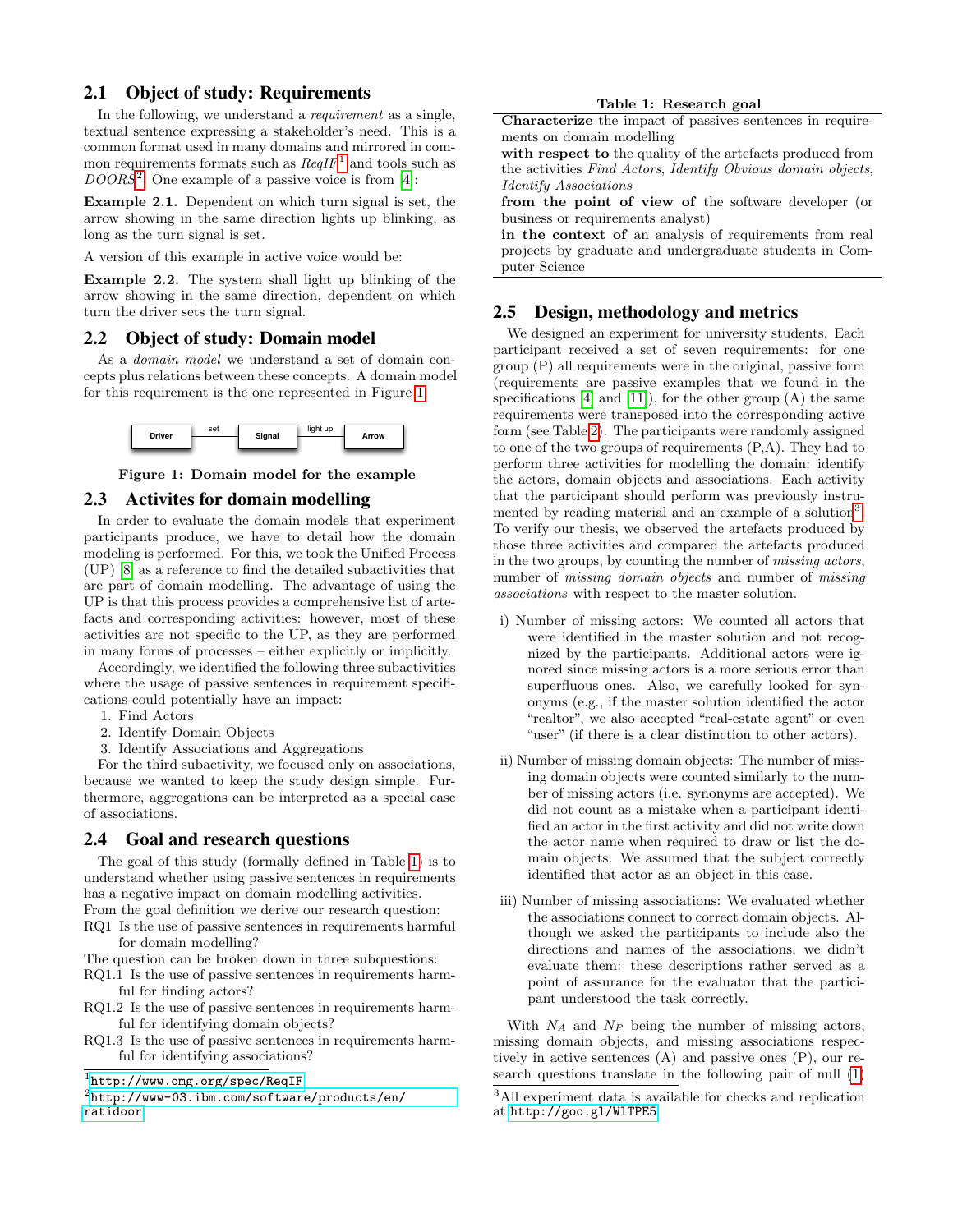<span id="page-2-0"></span>

| Table 2: Requirements Used in Experiment |  |  |
|------------------------------------------|--|--|
|------------------------------------------|--|--|

| ID             | Passive voice requirement                                            | Translated into active voice                                                 |
|----------------|----------------------------------------------------------------------|------------------------------------------------------------------------------|
|                | The search results shall be returned no later 30 seconds after the   | The system shall be capable of returning the search results latest 30        |
|                | user has entered the search criteria.                                | seconds after the user has entered the search criteria.                      |
|                | The CMA report shall be returned no later 60 seconds after the       | The system shall be capable of returning the CMA report latest 60            |
|                | user has entered the CMA report criteria.                            | seconds after the user has entered the CMA report criteria.                  |
| 3              | The realtor shall be notified of new client appointments after       | The system shall notify the realtor of new client appointments after         |
|                | automatic synchronization with office system.                        | automatic synchronization with the office system.                            |
| $\overline{4}$ | All transaction details shall be obtained from the Statement         | The system shall obtain all transaction details from the Statement           |
|                | Database.                                                            | Database.                                                                    |
| 5              | All additions of new users shall be recorded on the User Report.     | The system shall record all additions of new users on the User Report.       |
| 6              | The reliability of the indicator lights and the engine control light | The system shall test the reliability of the indicator lights and the engine |
|                | shall be tested, whenever the instrument cluster is activated.       | control light, whenever the system activates the instrument cluster.         |
|                | Dependent on which turn signal is set, the arrow showing in the      | The system shall light up blinking of the arrow showing in the same          |
|                | same direction lights up blinking, as long as the turn signal is     | direction, dependent on which turn the driver set the turn signal.           |
|                | set.                                                                 |                                                                              |

and alternative [\(2\)](#page-2-2) hypotheses (one pair for each of the three activities):  $H_0: N_P \leq N_A$  (1)

$$
H_0: NP \ge NA \tag{1}
$$
  

$$
H_A: N_P > N_A \tag{2}
$$

The Mann-Whitney test with 95% confidence interval was used to test the three null hypotheses.

### 2.6 Participants selection

The subjects of the experiment are B.Sc., M.Sc. and Ph.D. students from Technische Universität München (see Table [3\)](#page-2-3). To reduce the threat of participation of students with insufficient knowledge, we removed the 2 participants who achieved less than 70% correct answers in a short test in the field of RE, extracted from [\[12\]](#page-3-8). We furthermore excluded one participant who misunderstood the task and one participant who did not finish the experiment.

Table 3: Participants (final number in brackets)

<span id="page-2-3"></span>

| Student's degree |      |      | Sum  |
|------------------|------|------|------|
| B.Sc.            | 4(2) | 1(0) | 5(2) |
| M.Sc.            | 3(3) | 5(5) | 8(8) |
| PhD              | 3(2) | 2(2) | 5(4) |
| unknown          | 0(0) |      |      |
| Sum              |      |      | 15)  |

### 3. THREATS TO VALIDITY

We report herein the validity issues of our experiment, according to the traditional classification [\[15\]](#page-3-9). Regarding internal threats, we recognise the risk that the activities are so simple that no impact could occur in the experiment even though there is some impact in the reality. To reduce this threat we selected seven requirements from real industrial projects. Second, the students in our context had very limited context information. However, this applies for participants with both active and passive voices and thus should not impact the outcome per-se. Nevertheless, it remains open whether the same effect can be observed in practice. We observe a conclusion threat as well: since the activities in the experiment are from an engineering field, there is also a high risk that each participant provides a different solution. We controlled this threat by providing comprehensive instrumentation and defining tolerant criteria for correctness (see Section [2.5\)](#page-1-5).

Finally we report external threats. The first one relates to the generalizability of results to industrial practices, since participants of the experiment were students. The use of students as study subjects has been longly discussed in the software engineering literature and in general considered as suit<span id="page-2-2"></span><span id="page-2-1"></span>able under certain conditions, based on generally accepted criteria for validity evaluation of empirical studies [\[6\]](#page-3-10). Runeson [\[13\]](#page-3-11) observed that graduate level students are feasible subjects for revealing improvement trends: since the focus in our study was a comparison and not to find an absolute level of improvements, according to [\[13\]](#page-3-11) the use of students in our case is suitable. In addition, a study on requirements prioritisation [\[2\]](#page-3-12) showed that experience and commitment are important factors when using students as study subjects: we balanced this threat by letting the participation of students voluntary and by ensuring an adequate level of experience and skills of participants. Finally, we used requirements from real industrial projects.

# 4. RESULTS

The box plot in Figure [2](#page-2-4) gives an insight on the results and a comparison between active and passive voices requirements. In addition, Table [4](#page-3-13) reports the results of the non parametric Mann-Whitney test with 95% confidence interval for the difference between the two groups, and Cliffs'  $\delta$ as non parametric standardised effect size measure. It was not possible to reject the null hypotheses for finding actors and identifying domain objects. On the contrary, the null hypothesis on identifying associations was rejected in favor of its alternative, i.e. the number of missing associations is higher in requirements with passive sentences (effect estimate: 75% of the time).



<span id="page-2-4"></span>Figure 2: Number of errors for requirements in (A)ctive and (P)assive voice

### 5. DISCUSSION

First, the participants were able to identify actors in both active and passive voices. However, there was one difference in Requirement 3 (slightly better performance of the passives) and Requirement 7 (heavily worse performance of the passives). For the latter, the participants were unable to